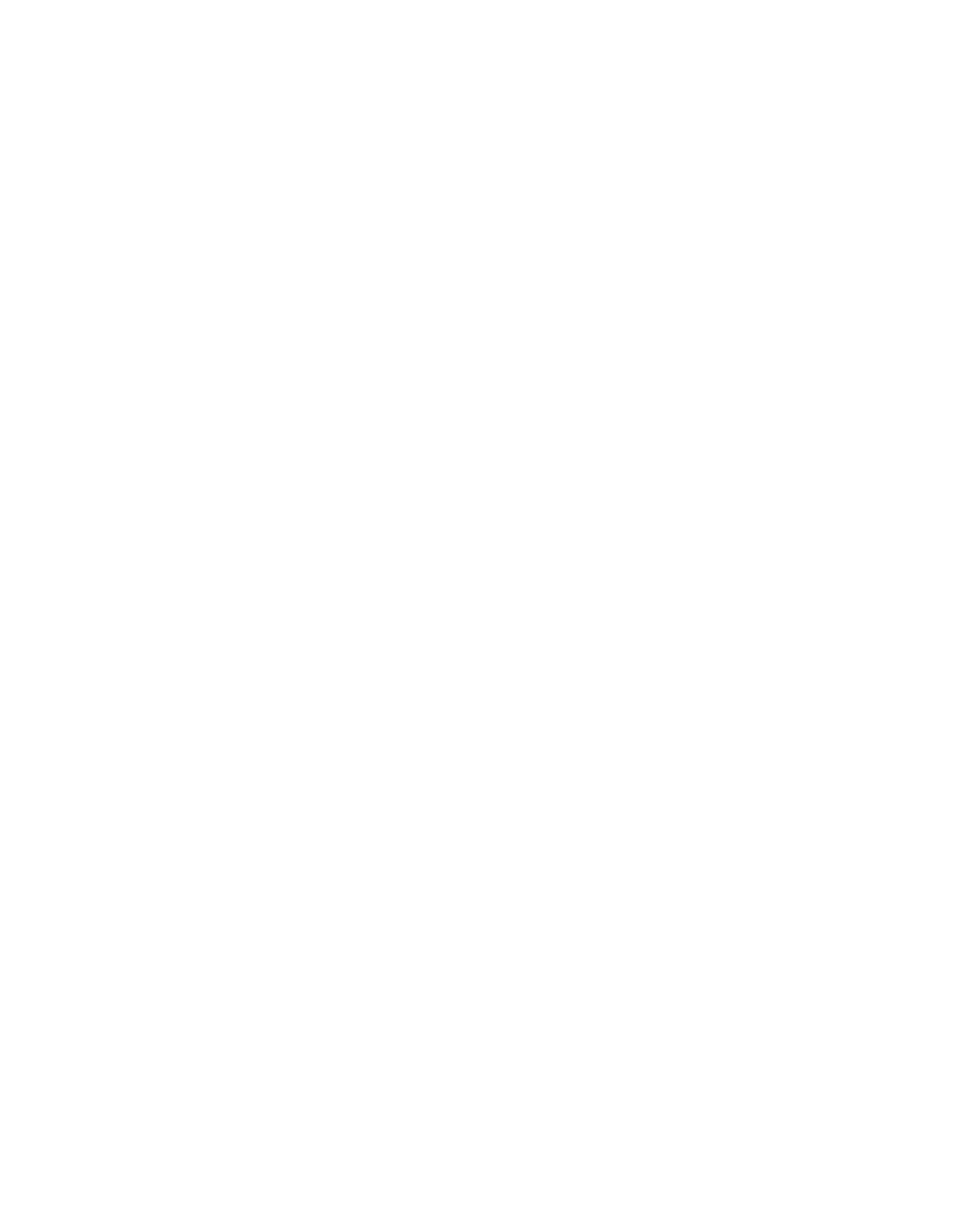### **Level 2b \$115 per month 2 90 minute classes, 1 60 minute class weekly**

Dress: Baby or navy Blue leotard any style, pink tights, pink ballet shoes, small skirt white skirt optional (no more than 8 inches in length)

Increased emphasis on strengthening and stretching body for improved execution of basic steps, while maintaining rotation, alignment and posture. Students learn to coordinate por de bras with body movements, por de tete, and epaulma. Students develop a repertoire of steps increasing in difficulty including basic pirouettes.

## **Level 2b \$135 per month 3 90 minute classes, 1 60 minute class weekly**

Dress: Baby or navy blue leotard any style, pink tights, pink ballet shoes, small pink or white skirt optional (no more than 8 inches in length)

Continue development of individual flexibility and strength, honing alignment to greatest efficiency. Pre-pointe work develops students' strength and accuracy through releve. Increased focus on artistry, expression, and virtuosity.

## **Level 3-3b \$155 per month 4 90 minute classes including 2 60 minute classes weekly**

Dress: black leo, pink tights, pink ballet shoes, small pink ballet skirt optional (black tights may be worn as needed)

Beginning pointe, students learn to apply technical principles to work in pointe and begin learning the basic principles of pointe technique. Increased focus on artistry, expression, and virtuosity.

## **Level 3b (unlimited) \$175 per month 6 90 minute classes weekly**

Dress: black leo, pink tights, pink ballet shoes, small pink ballet skirt optional(black tights may be worn as needed) Advanced level technique en soft and pointe shoes including pas de deux, variations, conditioning, jazz and modern dance.

## **Adult Open classes**

A Terre students & Alumni: \$10

Guests: \$15 walk-in

Class Card (valid for 3 months from purchase date) 5/\$70 10/\$120 20/\$200